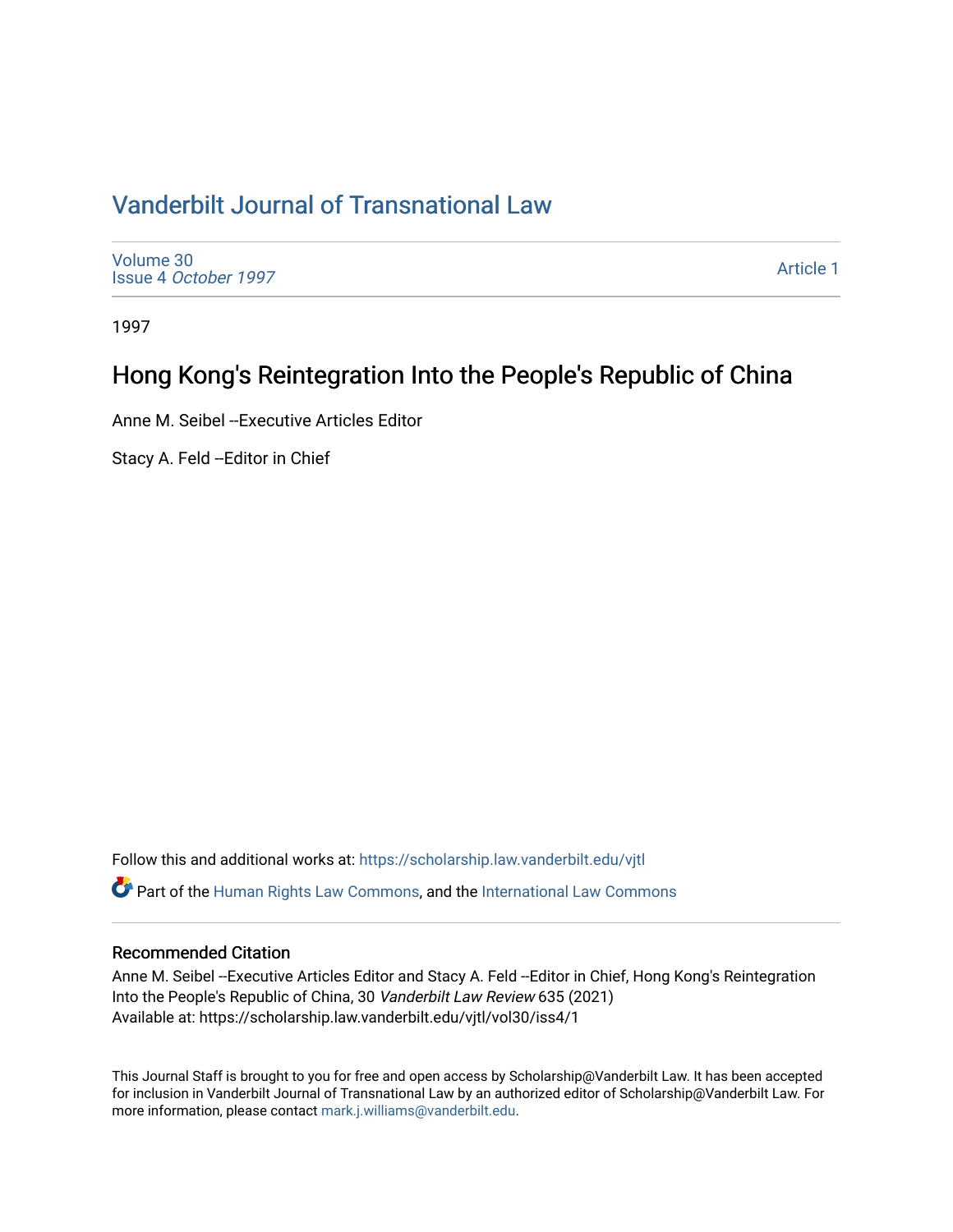# **VANDERBILT JOURNAL OF TRANSNATIONAL LAW**

VOLUME 30 OCTOBER 1997 NUMBER 4

### SYMPOSIUM: Hong Kong's Reintegration Into the People's Republic of China

#### Preface

Every other year, the *Vanderbilt Journal of Transnational Law (Journa)* presents a symposium on a current topic in international law and practice. This year's symposium, HONG KONG'S REINTEGRATION INTO THE PEOPLE'S REPUBLIC OF CHINA: CONSTITUTIONAL ISSUES, POLICY APPROACHES & HUMAN RIGHTS CONCERNS, AND ECONOMIC **&** LEGAL IMPLICATIONS (Symposium), was held at Vanderbilt University School of Law on March 28-29, 1997. Our goal was to provide a forum in which leading authorities on Hong Kong and China could come together and discuss constitutional, human rights, legal, and economic concerns surrounding the reintegration of Hong Kong into China.

The results of this Symposium have culminated in the publication of legal scholarship related to the reintegration in the May 1997 issue as -well as this issue of the *Journal* The May 1997 issue featured articles by Professors John Rogers, University of Kentucky College of Law, and Peter Wesley-Smith, Hong Kong University Department of Law, student notes on China-related topics, and a bibliography of resources on Hong Kong and China.

Following the reintegration of Hong Kong into China on July 1, 1997, this issue of the *Journal* features articles by four additional Symposium participants, the transcript of the roundtable discussion held during the Symposium, and an updated bibliography of resources on Hong Kong and China. The articles by Professor Joseph W. Dellapenna, Villanova University School of Law and co-chair of the American Bar Association's China Law Committee of the Section of International Law and Practice, and Yu Ping, Consultant and Executive Committee Member of Human Rights in China, discuss the implications of reintegration with China on Hong Kong's legal system with emphasis on the future of human rights in Hong Kong. Professor